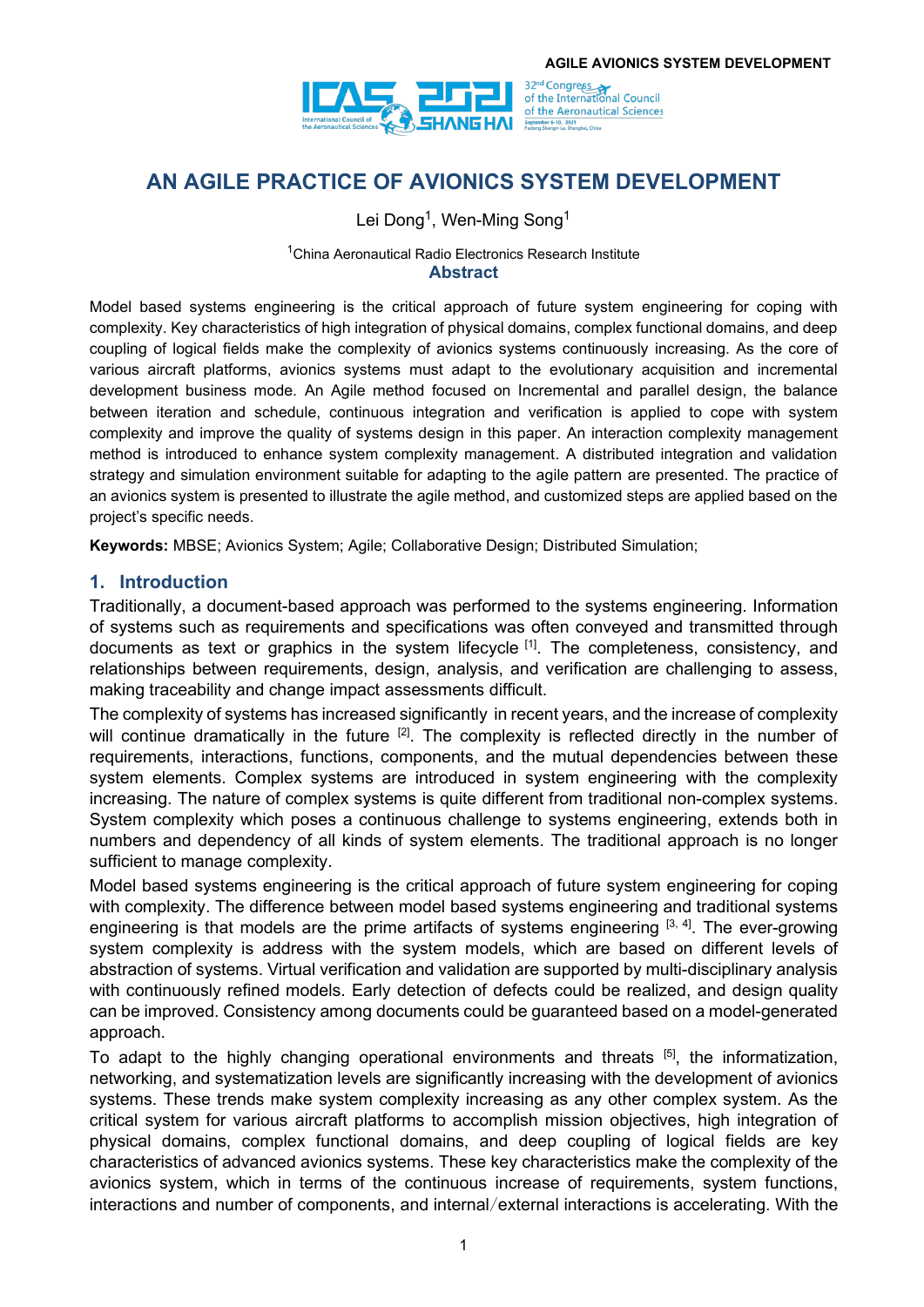acceleration of technology updating, especially the rapid growth in information technology, the system's complexity and comprehensiveness are significantly improved. This acceleration leads to the increase of system engineering activities and the intensification of difficulties. Meanwhile, avionics systems need to adapt to the evolutionary acquisition and incremental development business mode. It is urgent to develop an agile approach to accelerate innovation and improve the quality and efficiency of avionics system design.

An agile and collaborative MBSE method is illustrated and applied to the development of an avionics system according to the needs of supporting virtual verification and validation, rapid selection of solutions, and iteration of system design. Complexity management and incremental development/agile iteration are also introduced in the new method in this paper.

#### **2. Collaborative Agile MBSE Method**

#### 2.1 Overview of the Method

An Agile method is applied to cope with system complexity and improve the quality of systems design. Unlike the agile pattern in software development, the agile method in avionics systems mainly provides a flexible iteration approach that focuses on incremental and parallel design, a balance between iteration and schedule, continuous integration and verification in the concept and development stage of the system lifecycle. Iterations are executed inside each process, rather than just a single process. The agile method allows for a more flexible working approach that is more realistic than traditional V models. It is possible that the downstream design work is feedbacked to the requirements process and contributes to the formal requirements.

The Harmony aMBSE  $[6]$  and SYSMOD  $[7]$  are combined as the framework of the method. Additional activities and customization, such as effectively incorporating existing knowledge and interaction complexity management, are introduced in this paper. The method covers most technical processes in the concept and development stage and parts of the technical management processes of ISO15288<sup>[8]</sup>. The agile method consists of planning for the project, stakeholder requirements analysis, system requirements analysis, architectural analysis, architectural design, integrate and validate the model, interaction complexity management, model quality management, and handover, as shown in [Figure 1.](#page-1-0) SysML diagrams are created flexibly based on the analysis need. There are no strict rules on what kind and order of diagrams should be used for performing the given analysis.



<span id="page-1-0"></span>Figure 1 – Overview of the agile method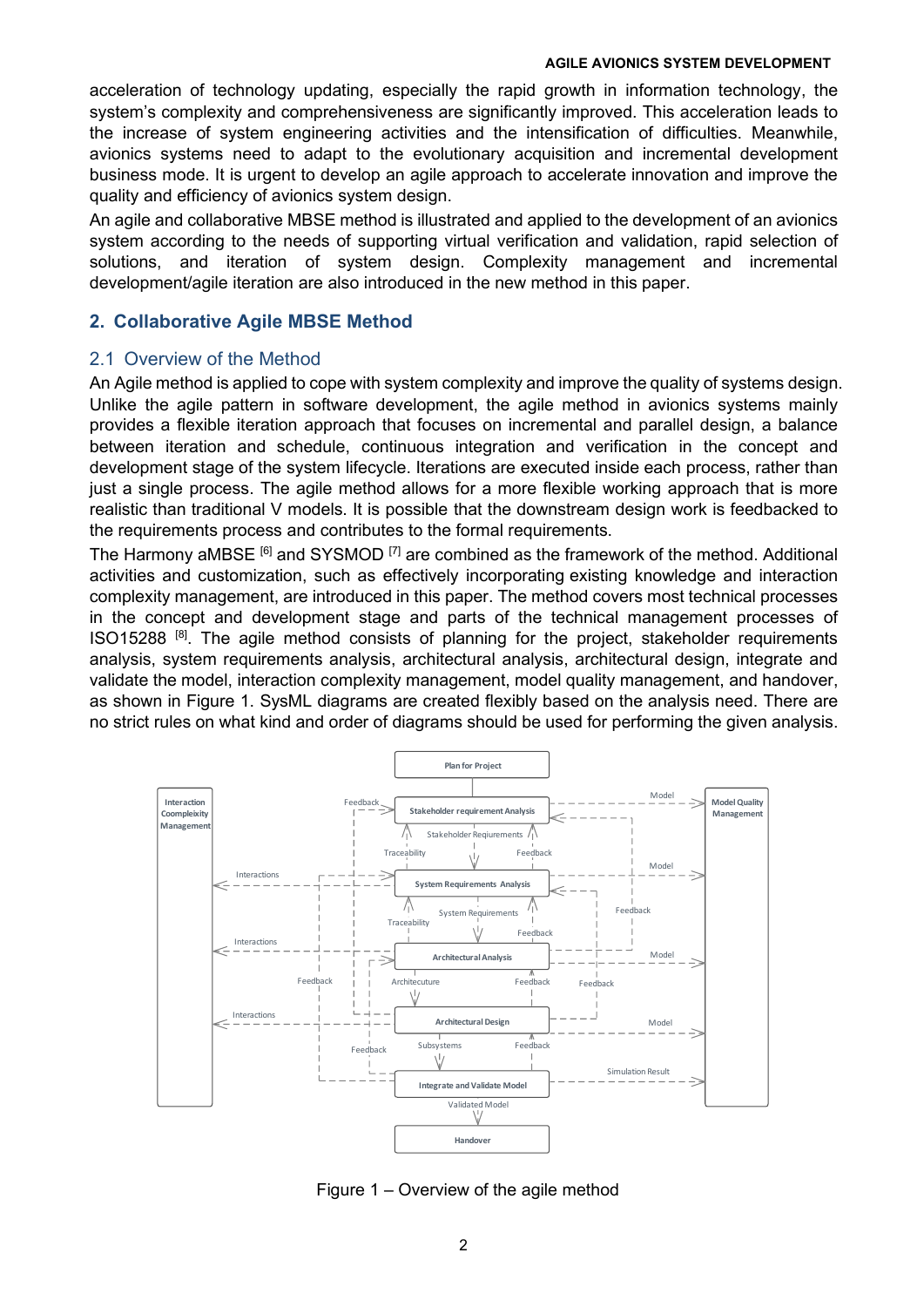### 2.2 Planning for Project

The project should be well planned to provide a good foundation for collaborative and agile development. Conflict and omission may emerge due to the lack of planning. Project planning includes:

Set up and maintain the modeling environment: This process provides a suitable modeling environment to perform the practice. The modeling tool should be configured and embed into the project for the implementation of MBSE.

Set up modeling standards and guidelines: models are commonly collaboratively developed by multiply engineers. A minimal set of rules for using SysML constructs and how to organize the model should be established. All model builders should comply with the same specification to ensure that the final models are consistent and meet the requirements of the project and document generation.

Provide MBSE training: requisite training that including MBSE methodology, SysML, modeling tool tutorial, and modeling standards is indispensable to ensure that assistance for applying the MBSE methodology is provided in the project.

Tailor the MBSE method: tailor the given MBSE method to the specific need of the project based on constraints and modeling purposes. The MBSE activities must accomplish the purpose and meet the cost and schedule constraints of the project.

Define glossary: model elements such as actors, use cases, system architecture, and domainspecific terminology are commonly shared in the project. These terminologies should be maintained in a glossary for consistency in the whole project.

Set up model: considering many different engineering aspects may end up in a very confusing way because of an unclear organization of the model elements. Therefore, properly organizing the model is crucial for the understanding and usability of the model. A well-organized model project could make the model more normative and much easier for management and collaboration. Model structures such as packages with different purposes, model libraries, profiles should be well defined in the model.

### 2.3 Stakeholder Requirements Analysis

Stakeholder requirements are captured and elicited by use cases <sup>[9]</sup>. Use cases are conceptualized within the general object-oriented paradigm. Use case modeling starts from identifying actors that interact with the system and the goals or objectives the system must fulfill from an outside perspective. These goals or objectives are captured with the guidance of life cycle concepts, including acquisition, deployment, operational, support, and retirement concepts. System contexts are created with BDDs and IBDs to illustrate the system environments, stakeholders, and their connections. Actors are identified from system environments and related stakeholders.

Functional boundaries of the system are well-defined by use cases with the observable interactions of the system. Use Cases describe the interaction between the actor and the system and related to a particular goal of the actors. Sequence diagrams are introduced to capture these interactions for the elicitation of stakeholder requirements. The interactions focus on the stakeholder's goals and the quality and constraints of these goals, and all interactions serve the purposes of the stakeholders. Include relationship (in the situation that different use cases invoke the same system functions) and extend relationships are introduced to organize the structure of use cases.

Associations between use cases should be avoided to keep the independent of use cases, although non-associations are unachievable due to the system complexity. A further mechanism is discussed latterly in complexity management to eliminate the ambiguity between use cases in these exceptions.

Existing requirements and actors may be imported as sources of the given information and related to use cases. Completeness and consistency analysis should be applied due to there may be incomplete, inconsistent between these requirements.

### 2.4 System Requirements Analysis

System requirements analysis continues based on the stakeholder requirements analysis. System requirements analysis focuses on the reaction of the system of the use cases while stakeholder requirements focus on the external actors. The main goal of system requirements analysis with the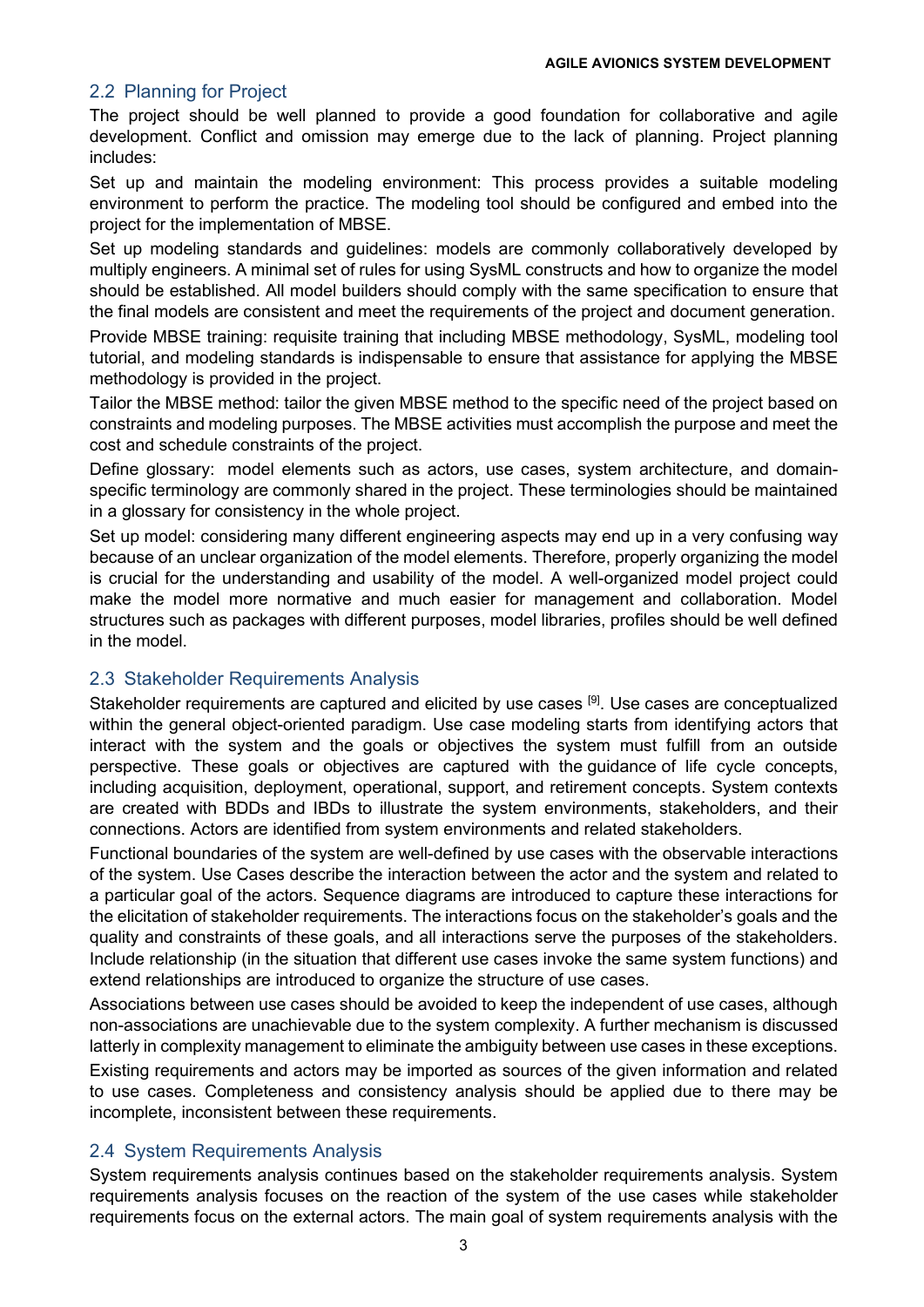use cases is to identify and define the system functions and the external functional interfaces. Notice that the use case is a specification of behavior. The implementation of the behavior is modeled using behavior diagrams with different aspects such as activity-based, interaction-based and statebased diagrams in functional analysis. Blocks with the stereotype of "Use Case" are applied to represent use cases and for further analysis.

Top-level functional requirements are identified from observable interactions of the use cases. Activities that decompose the top-level functions are commonly directly used to describe the detailed behaviors of use cases. Alternatively, sequence diagrams, state machines are used to describe use case detailed behaviors. Interactions are modeled as asynchronous events; thus, functional interfaces could be identified and characterized based on these interactions. IBDs are used to formalize the interfaces from the consistency between structure and behaviors, and ports are used to elicit the interactions points. Contracts of the ports are captured as "provided" and "required" services defined by SysML element "Interface" or "Interface Block."

Functional and interface requirements that both from existing requirements libraries and newly identified will be grouped into use cases and traced back to stakeholder requirements. System functions are modeled with stereotyped block "functional" to illustrate the hierarchy and functional interfaces. These elements are presented in BDDs and IBDs to perform a further functional architectural analysis and optimization. Black boxed view state machines are developed by considering events from the external environments that cause state change and execute functions described in the activity diagram to the external environments. The completeness, accuracy, correctness, and consistency of the Functional and interface requirements are analyzed and verified by the execution of the state machines to perform an early validation of stakeholder requirements. Parametric diagrams are used for the nonfunctional analysis, while not all the requirements could be related to use cases and could be analyzed with the state machine.

#### 2.5 Architectural Analysis

Several reasonable candidate architecture solutions could meet the requirements in the design space. Architectural choices are made based on the architectural analysis. A trade study is used to compare all the solutions. Trade study could be multiple aspects or single aspect. A set of assessment criteria will be defined to perform the architectural trade study. The assessment criteria include many aspects that the system could optimize. Typical criteria might consist of cost, development time, power, the cohesiveness of functions, performance (such as latency), size, reliability, safety, reusability, etc.

Criteria computation follows after the criteria definition. Here take coupling Matrices as a case example: functional allocation between functions and subsystems for each candidate solution is performed to generate the  $N^2$  diagram, coupling values are then calculated.

Since not all criteria are equally important, weights are assigned to the criteria for the trade study. An objective function is defined based on MOEs. MOEs are then assigned to candidate solutions to computing the objective function. The selected solution is then the candidate solution which resulted in the highest MOE score among the evaluated candidates. BDDs with constraint blocks and parametric diagrams are used to create an analysis context and perform the evaluation.

### 2.6 Architectural Design

The architectural design focuses on the subsystem, their functionalities, interfaces, and how subsystems accomplish system functionalities by collaboration. Subsystems are identified from the base architecture selected in the architectural analysis. System functions that represent system behaviors should be clearly allocated to subsystems. Interfaces between subsystems should be identified based on the allocation. External interactions of the system should be allocated to subsystems, and interfaces between system and actors should be updated as interfaces between subsystems and actors. System data in terms of block properties also should be allocated to subsystems. All these features must be decomposed into subsystem-level features that trace back to the system-level source feature. New features are derived when the direct allocation cannot be performed.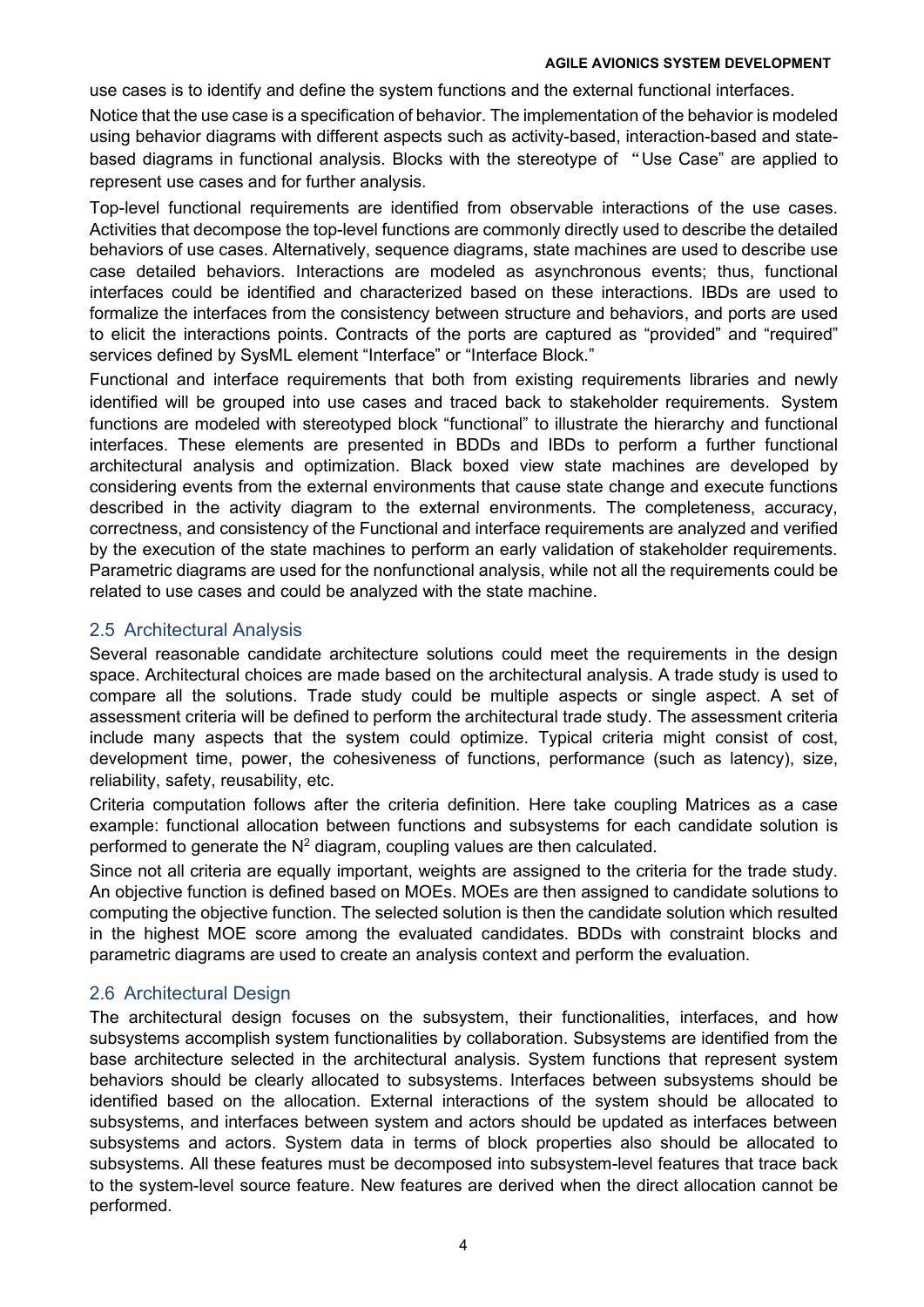Block definition diagrams will be used to show the subsystem's types of ports interfaces and properties. A common approach to performing function allocation is to refine the activity diagrams from use case analysis into activity diagrams with swim lanes representing the different subsystems. For the interface specification, interfaces between subsystems should be added when control flows cross between different swim lanes. Another approach is to perform the refinement of sequence diagrams with precise interactions between subsystems. Interfaces and connections of subsystems then could be created from these interactions and presented with IBDs. Subsystem state machines are synchronized to provide a global view of all the functionalities of the subsystems after the allocation and interface definition of the subsystems.

### 2.7 Integrate and Validate Model

System models are integrated and validated after the models are built to support the validation of the system requirements via simulation. A distributed integration and validation strategy is considered to adapt to agility. Several factors influence the decision of strategy.

- 1. Performance: the scale of the complex system models often become huge; when a model is considerably large and involves many objects, the single model would take a long time to simulate and limit the amount of experimentation performed in the project, simulation delay would arise with an interactive simulation of state machines.
- 2. Cooperation: the design of complex systems requires the cooperation of several teams from different domains across the whole process. Models are distributed naturally, which complies with the "divide and conquer" principle for complexity management.
- 3. Continuous Integration and Validation: A single integrated model means the project has to wait for the completion of the model building or the finish of integration. It is difficult for incremental development and continuous verification due to the lack of flexibility. The system model will be repeatedly integrated or modified with the iteration of system design for supporting changes.

A distributed simulation that could accelerate the delivery of integrated capabilities of the system models is particularly suitable for the models with asynchronous parallelism. Models could be linked together as parts of larger models and interact directly over a communications network via middleware. Advantages such as building independent, interoperable simulations could be facilitated.

#### 2.8 Interaction Complexity Management

Managing complexity is the main challenge of complex systems development. Abstraction has long been used as a means to cope with complexity by encapsulating complexity with the idea of "divide and conquer". Interaction truly defines the behavior of an object from its boundaries. Well-organized interaction management would significantly enhance system complexity management. Interaction complexity is managed based on the consistency of the model are considered. The SysML elements for addressing interaction are signals and flow. Since interactions are mostly modeled with signals, interactions complexity management is illustrated with the signal base interaction in the following chapters. Interactions that are based on flow are processed in the same way.

The well-defined boundaries of objects would enhance a distinct interaction identification and better interaction complexity management. A system consists of a set of elements that interact with one another. To be compatible with this thought, the object in the system domain is a generalized concept. Objects could be functional objects (such as use cases, activities, functions, and signals), logical components or physical components, and so on.

As shown in [Figure 2,](#page-5-0) interactions are classified into four categories based on their origination: interactions from system boundary, interactions from use cases boundary, interaction from activities boundary, and interactions from subsystems allocation. Consistency is kept by a vertical traceability approach from the requirements analysis process to the architectural design process. It is vital to notice that these categories are not based on the final status of the interactions.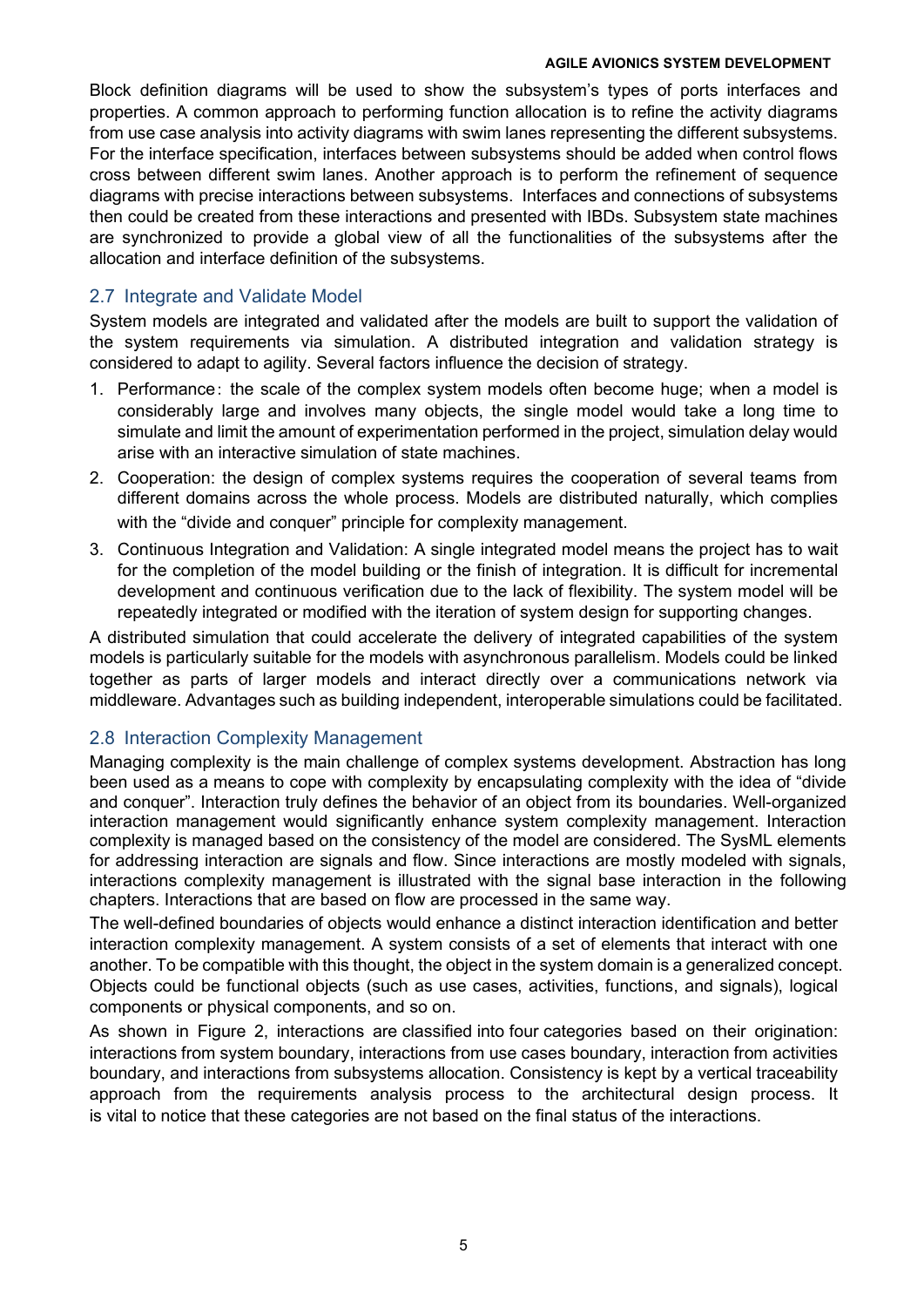

Figure 2 – Interaction categories with signals

<span id="page-5-0"></span>**Interactions from systems boundary and use cases boundary**: interaction complexity issue arises from the ever beginning of use case identification. Use cases are used to capture system functionality. In other words, use cases represent functional characteristics of parts of systems. Two kinds of interactions exist in use cases: external interactions between system and actors and internal interaction of system between use cases. External interactions are characterized from system boundary with a common understanding, while the existence and identification of interactions between use cases need a further explanation.

Good use cases are independent from other use cases to allows independent analysis. What should be noticed is that the ideal complete independence of use cases may not be achieved due to the system complexity. The ideal complete independence means that the system functionalities are combined rather than integrated organically. A combination of functionalities implies that the system could be divided into unrelated systems to serve users' goals, which is noncompliance with the characteristic of complex systems. Association is inevitable between use cases when the actors get their value with the execution of the use cases. Boundaries between use cases are crystallized by the functional requirements related to use cases.

During the requirement analysis process, interactions between use cases are identified to eliminate ambiguity between use cases and ensure the coordination and consistency of use cases. A decoupling mechanism based on data definition and usage is introduced to illustrate the boundary of use cases and ensure consistency between use cases. Data between use cases are identified as the SysML elements of signals and flow schema. Traceability of these signals and flows are created in the lately functional analysis process (trace to activities) and architectural design process (trace to subsystems). Activities for keeping traceability of interactions between use cases are shown in [Figure 3](#page-5-1).



Figure 3 – Interaction traceability illustrated with interactions from use cases boundaries

<span id="page-5-1"></span>**Interactions from Activities boundary:** activities as functional objects are relatively equal with the use case from the object-oriented perspective. Just as interactions between use cases, interactions between activities also exist within the same use case. These interactions would be identified with the functional analysis proceeding. The same tracing method is applied to these interactions.

**Interactions From subsystems Allocation:** interactions between subsystems emerge with the allocation of actions to subsystems in the architectural design process. Interactions between subsystems will be characterized by allocating activity partitions that can be used to perform the behavioral allocation.

Interactions from the system boundary are either providers or consumers, while the other categories of interactions have both provider and consumer roles inside the system. Four kinds of interactions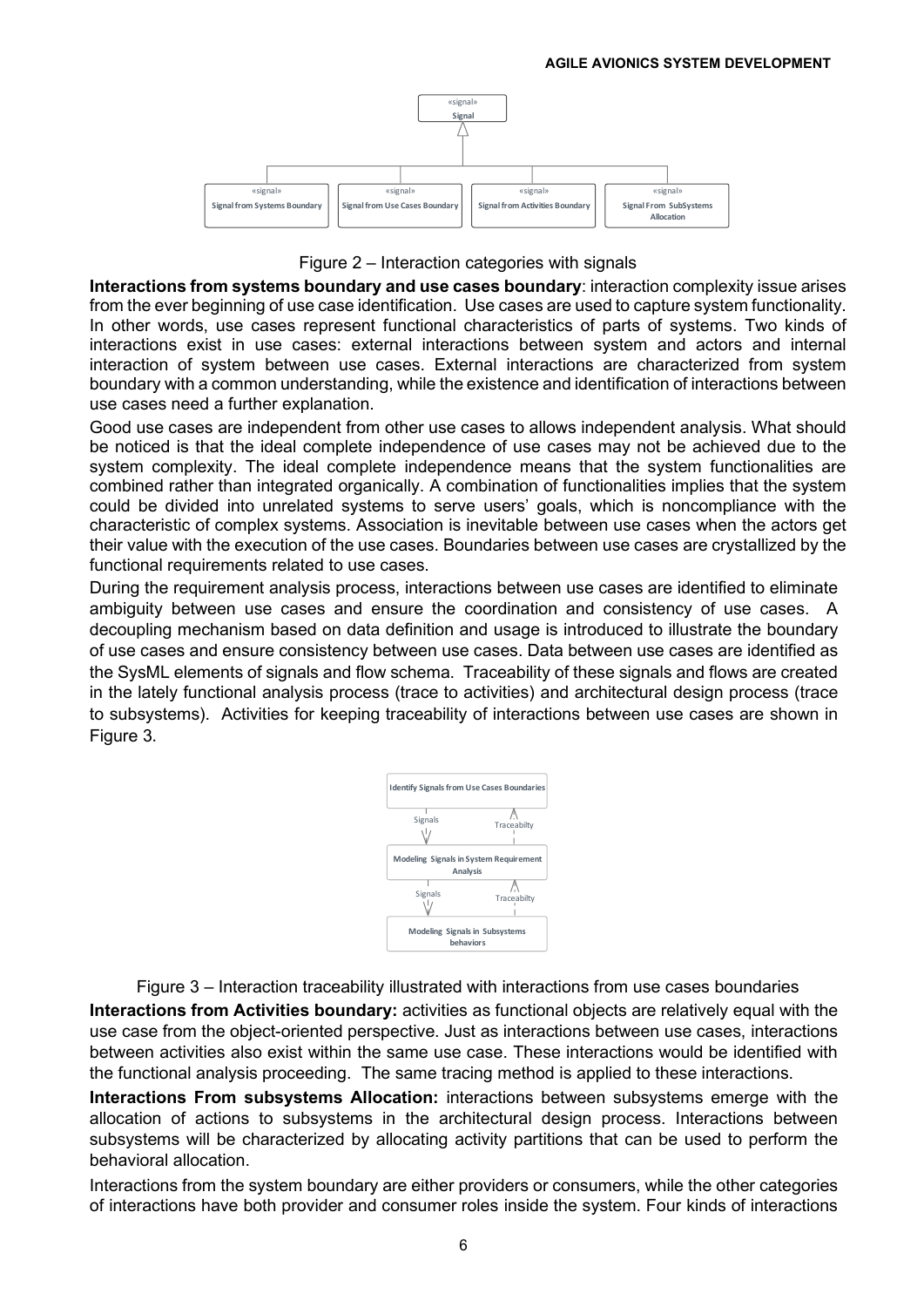align their final states at the subsystem level in the architectural design process, as shown in [Figure](#page-6-0)  [4.](#page-6-0) Interactions from system boundaries eventually become interactions between subsystems and actors. Interactions from subsystems allocation eventually become interactions between subsystem; interactions from use cases boundary and activities boundary may become internal interaction of subsystem which means the provider and consumer of the signals is the same subsystem. Relationships between different classification methods of the signals are shown in [Figure 5.](#page-6-1)



Figure 4 – Interaction traceability management

<span id="page-6-0"></span>

Figure 5 – Relationships between different classification methods

### <span id="page-6-1"></span>2.9 Model Quality Management

The review was the primary method to assure the design in traditional document-based system engineering, while model quality is the assurance of model-based design. The quality of models is affected by the knowledge and experience (both in the MBSE and avionics system domain) of modelers and the quality assurance techniques applied. Model quality criteria should be established to assess the quality of the models <sup>[10]</sup>. There are several criteria of model quality, such as correctness, completeness, consistency, complexity, changeability, etc. Correctness, completeness, and consistency are mainly considered in our method. Model quality is evaluated both by review and simulation and analysis of the model.

Correctness: the correctness includes grammar correctness and content correctness. Grammar correctness means that correct SysML elements and relations between these elements are created correctly without violating rules and conventions. Content correctness means that the model accurately represents the reality of the system.

Completeness: formal completeness and content completeness are considered. Formal completeness means that all the necessary model elements are built, such as properties, ports, connectors, interfaces, events, reception, states, transitions, actions, traceability. Content completeness means all the necessary information and logic of the system have been described without missing and with enough detail.

Consistency: some rules are built into SysML to ensure model consistency. For example, type consistency between different interfaces, the consistency between behaviors and structures,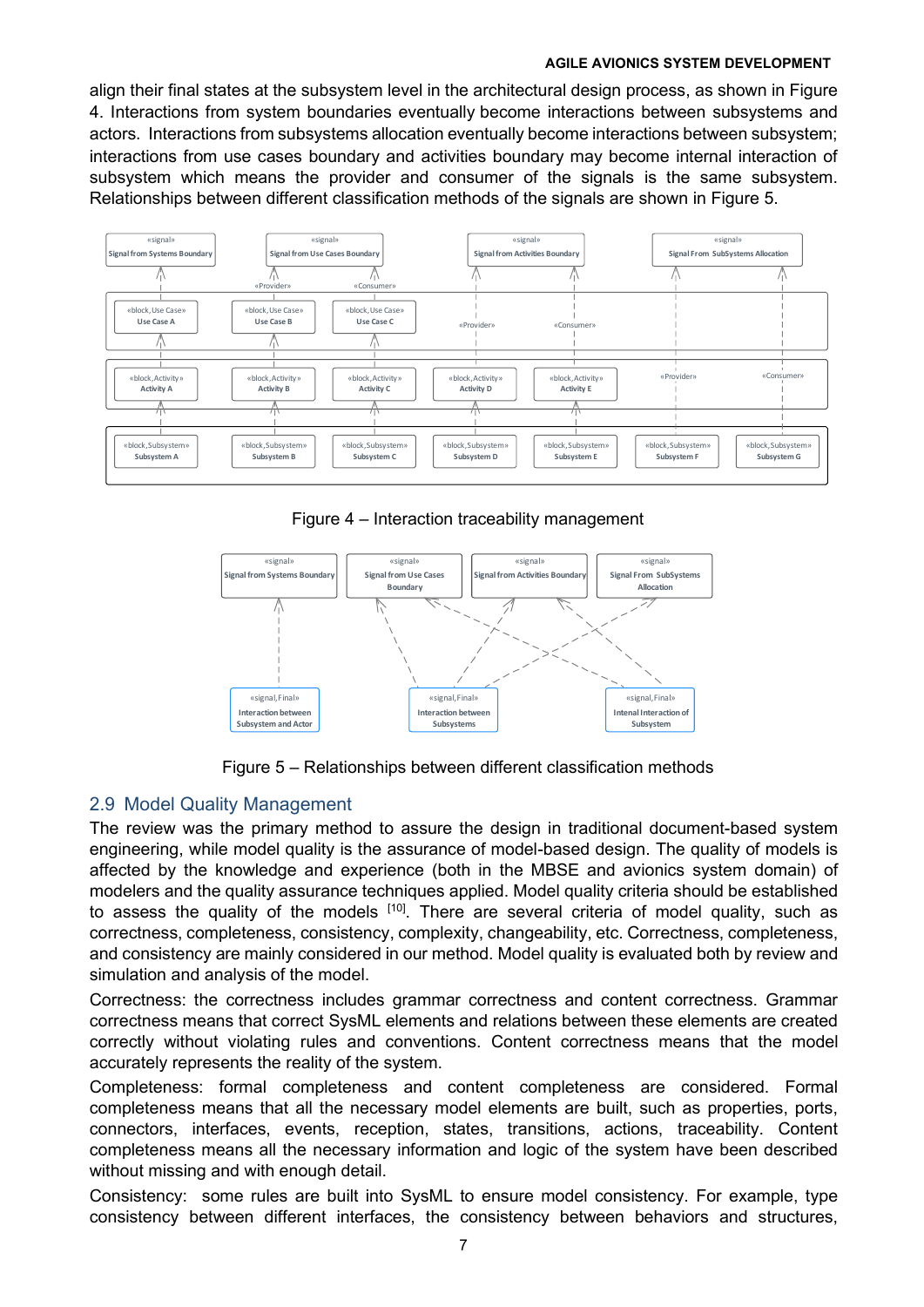consistency between different behavior diagrams.

Size and complexity metrics are introduced for the workload management of the IPT. Metrics targeting models are characterized by the number of associations, messages, state transitions, etc. The complexity of the describing model is measured by the state transition matrix in the state machine.

#### 2.10 Handover

Once the subsystem specifications are ready, they must be handed off for the following engineering activities. Two kinds of handovers should be considered: from upstreaming design to the down steaming design, from the high-level system design to low-level system design. From the requirements view, the method should be requirements in and requirements out. For handover between upstream and downstream: all model elements as kinds of requirements are handed off to downstream for refinement, such as refining a logical interface to a physical interface. For handover between different levels of systems, high-level requirements are identified, analyzed, and validated, sub-requirements are generated based on the allocation, subsystem models together with the requirements should be handed over to next-level system designing.

#### **3. The practice of avionics system development**

The method proposed in the above chapter is applied to an avionics system practice in this part. An IPT is built for the collaborative and agile development of the avionics system and facilitating communication between team members. Customized design knowledge is introduced in the avionics system development based on the aircraft system design (such as requirements that hands over from aircraft design) and the existing avionics system design library.

#### 3.1 Planning for Project Practice

The following activities are performed for the planning of the avionics system practice.

- Standards including naming of modeling elements style, grammar and diagram layout are established for the guidance of teamwork, as shown in [Figure 6](#page-7-0).
- Functional architecture analysis described in system requirement analysis is tailored due to the schedule constraint in practice.
- The glossary that both covers MBSE knowledge and avionics systems knowledge are created for the whole project.
- Model frame with the organization of packages is set up for a unified model structure.



<span id="page-7-0"></span>Figure 6 – Modeling standards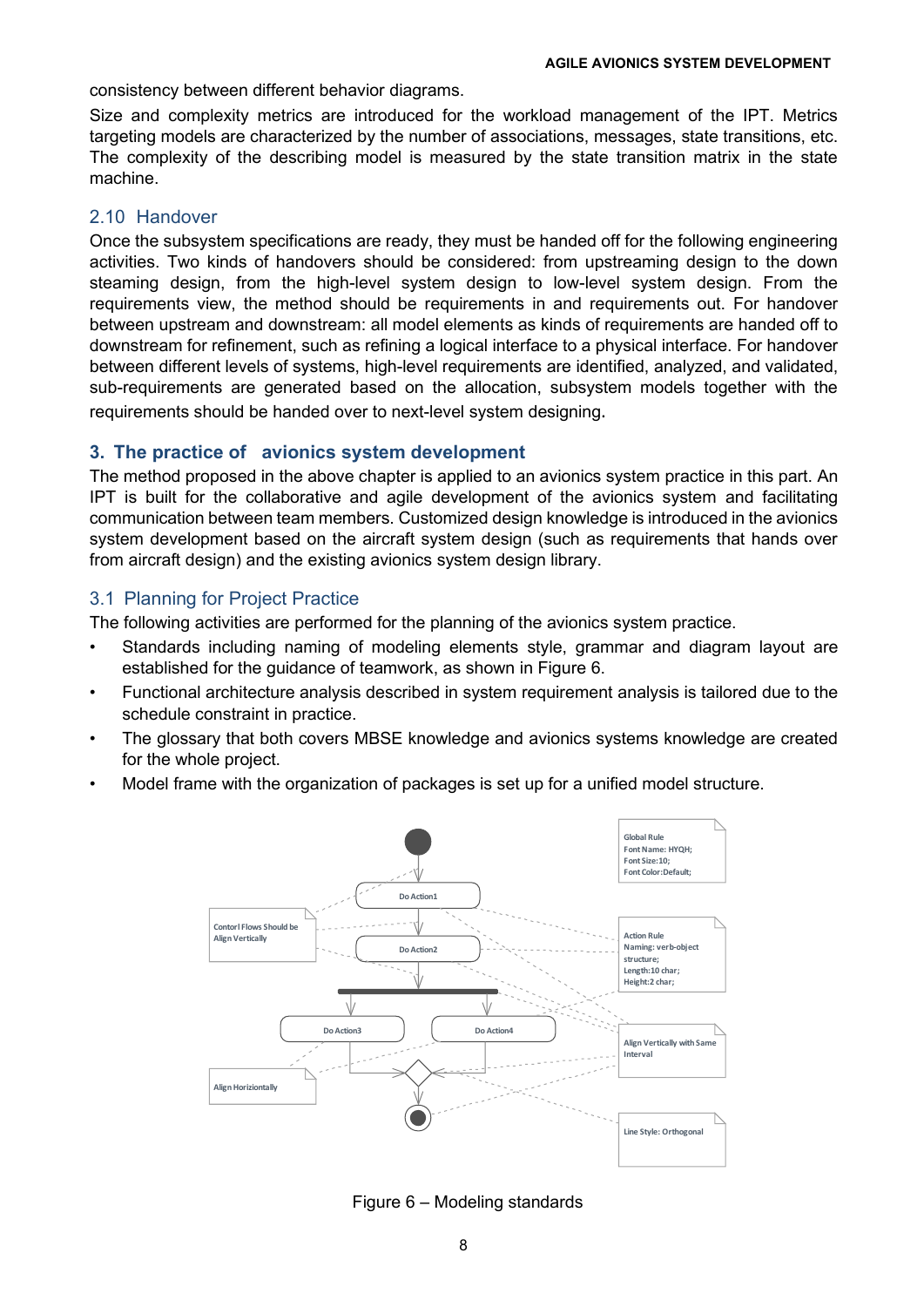#### 3.2 Stakeholder Requirement Analysis Practice

The avionics system is the core of the aircraft, which means that the avionics system would not solely finish the users' goals. The stakeholders and their requirements are different from the aircraft system. The primary stakeholder requirements should emphasize fulfilling what the aircraft want from the avionics system and necessarily keeping agreement with users' goal. Theoretically, Actors of the high-level system and architecture constitute a superset of actors of the low-level systems. Actors of the aircraft and the architecture are introduced to identify the actors of the avionics system. Moreover, new actors identified from the avionics system context are feedback to aircraft for the iteration of the aircraft system.

Use cases of the avionics system mainly focus on the operational concept and support concept (mainly focus on maintenance support) in our practice. Existing stakeholder requirements are used to aid the identification of the use case. All stakeholder requirements from existing and newly identified are allocated to use cases to keep traceability and validation purposes. The actors of the avionics system range from the physical environment, other connected systems, and humans, as shown in [Figure 7](#page-8-0).



Figure 7 – Use cases and actors of avionics system

### <span id="page-8-0"></span>3.3 System Requirements Analysis Practice

System requirements that are decomposed and allocated from a high-level system (base on the work of aircraft requirements analysis) and a reusable avionics requirements library are imported as the initial requirements of the avionics system. Comprehension agreement for the avionics system requirements between aircraft and avionics developers is confirmed at the beginning of the analysis. Activities which as shown in [Figure 8,](#page-9-0) are used to describe the detailed behaviors of use cases. External interfaces of the avionics systems are identified, as shown in [Figure 9.](#page-9-1)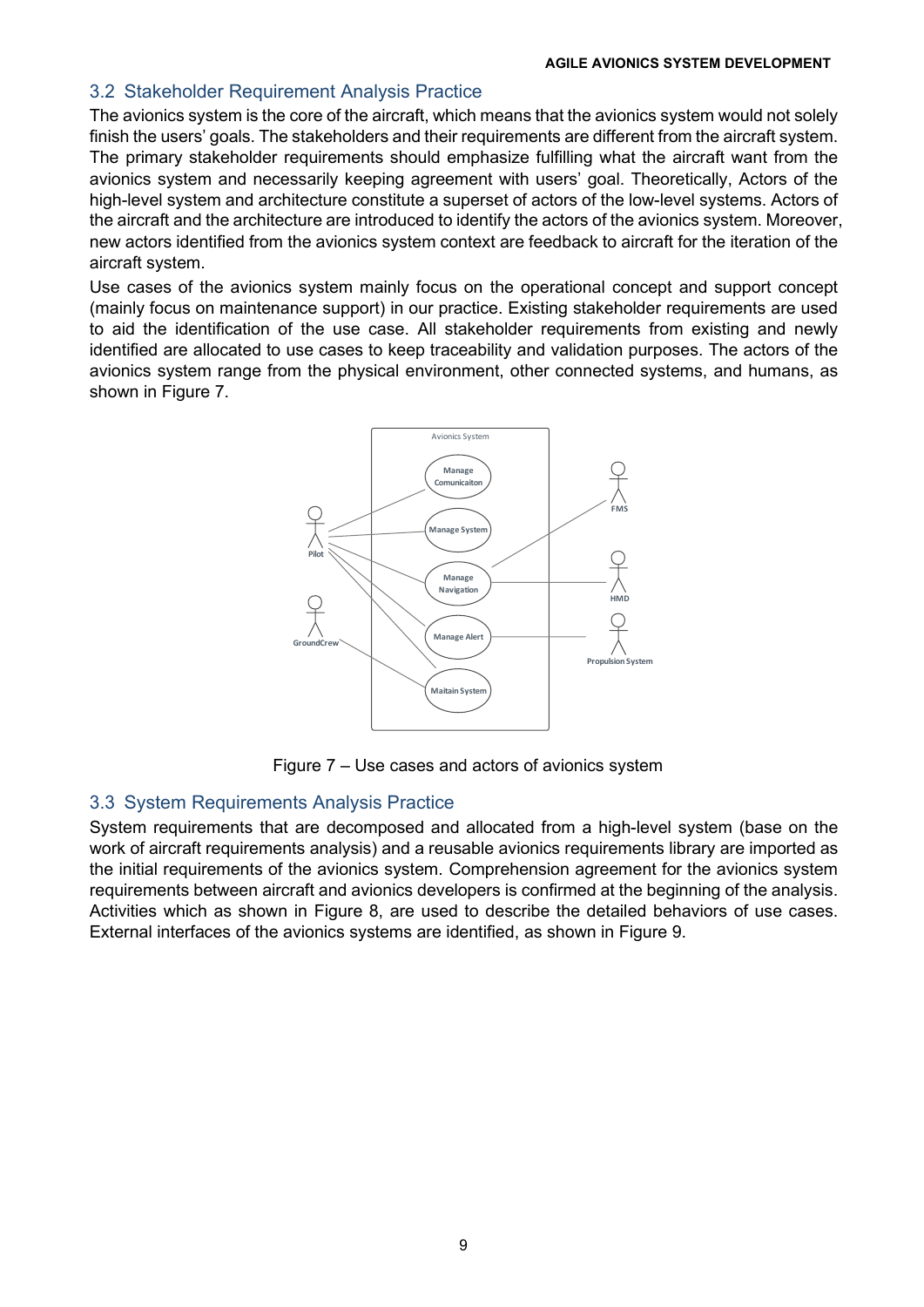

Figure 8 – System requirement analysis with activity diagram

<span id="page-9-0"></span>

Figure 9 – External interfaces of avionics system

### <span id="page-9-1"></span>3.4 Architectural Analysis Practice

System functions, data, signals, and interfaces identified and defined from different use cases during functional analysis end up in the system architectural analysis. These features are copied and grouped to a new project with a block named "candidate solution" in the analysis context for the trade study without merging the existing use cases. Conflicts that exist in system functions between different use cases are solved after the grouping operation. Functionality integration, latency, weight, size, reliability, safety, supply reliability criteria are the main criteria in this avionics system practice. A considerable number of functions are moved into software to provide an integrated avionics system. Function clustering that based on function types and layer pattern is performed as a pre-treatment. These function sets are considered as a unity for cohesiveness criteria calculation. The trade study context is illustrated in [Figure 10.](#page-9-2)



Figure 10 – Architectural analysis context

# <span id="page-9-2"></span>3.5 Architectural Design Practice

Subsystems are modeled by blocks with the "Subsystem" stereotype. Black box activities created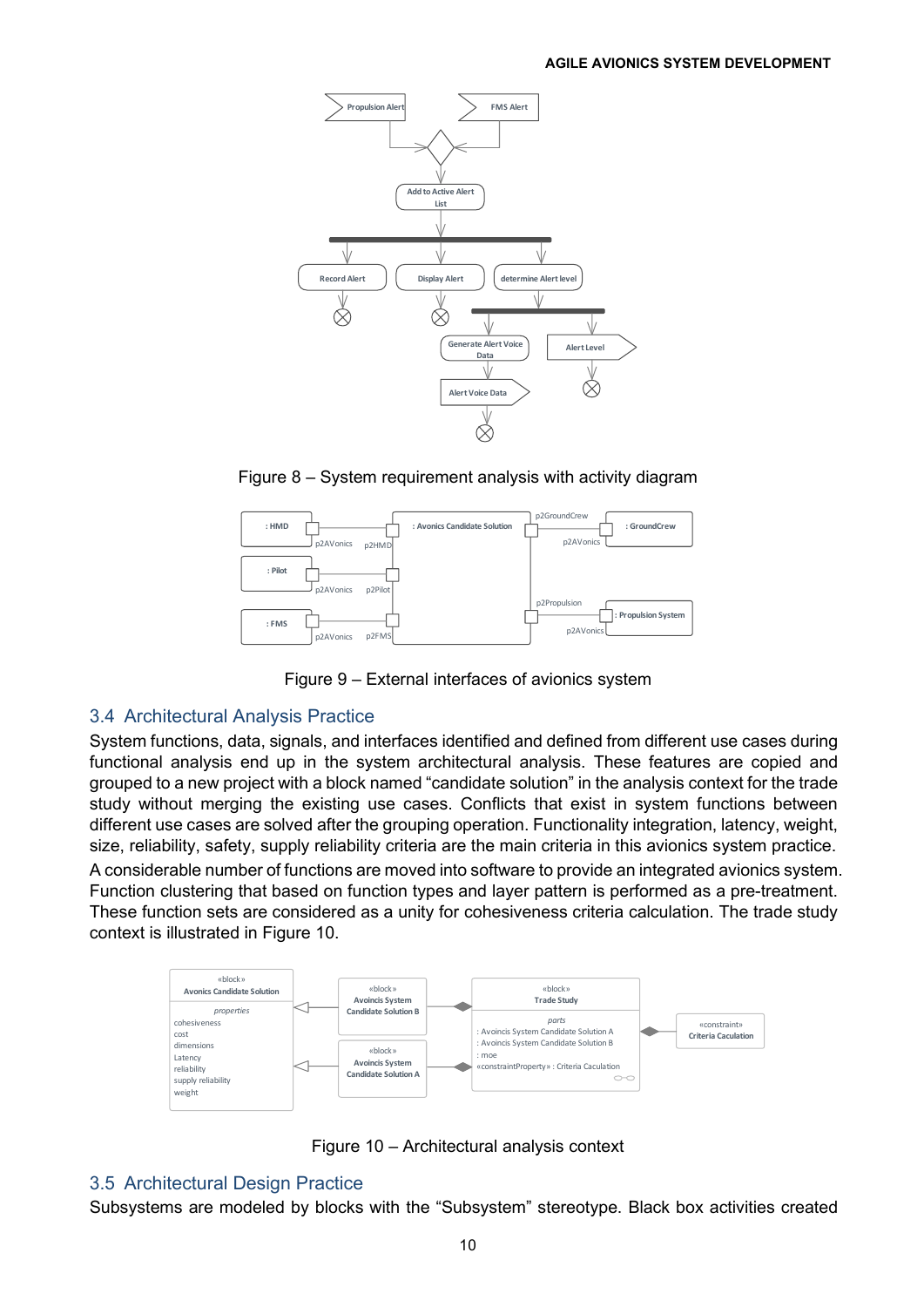during system requirement analysis are copied and refined into white box activities with activity partitions for the avionics system function allocation, as shown in [Figure 11.](#page-10-0) Necessary subsystem interaction messages are added in sequence diagrams to coordinate with the white box activities. All interactions are updated as between actors and subsystems or among subsystems. Subsystem interfaces and connections are created based on the interactions. From the use case view, each use case is accomplished by the collaboration of different subsystems. From the subsystems, their functions are distributed in different use cases. Finally, the subsystem state machine is established and integrated from different use cases, as shown in [Figure 12.](#page-10-1)



<span id="page-10-0"></span>Figure 11 – Refinement of activity with partitions



<span id="page-10-1"></span>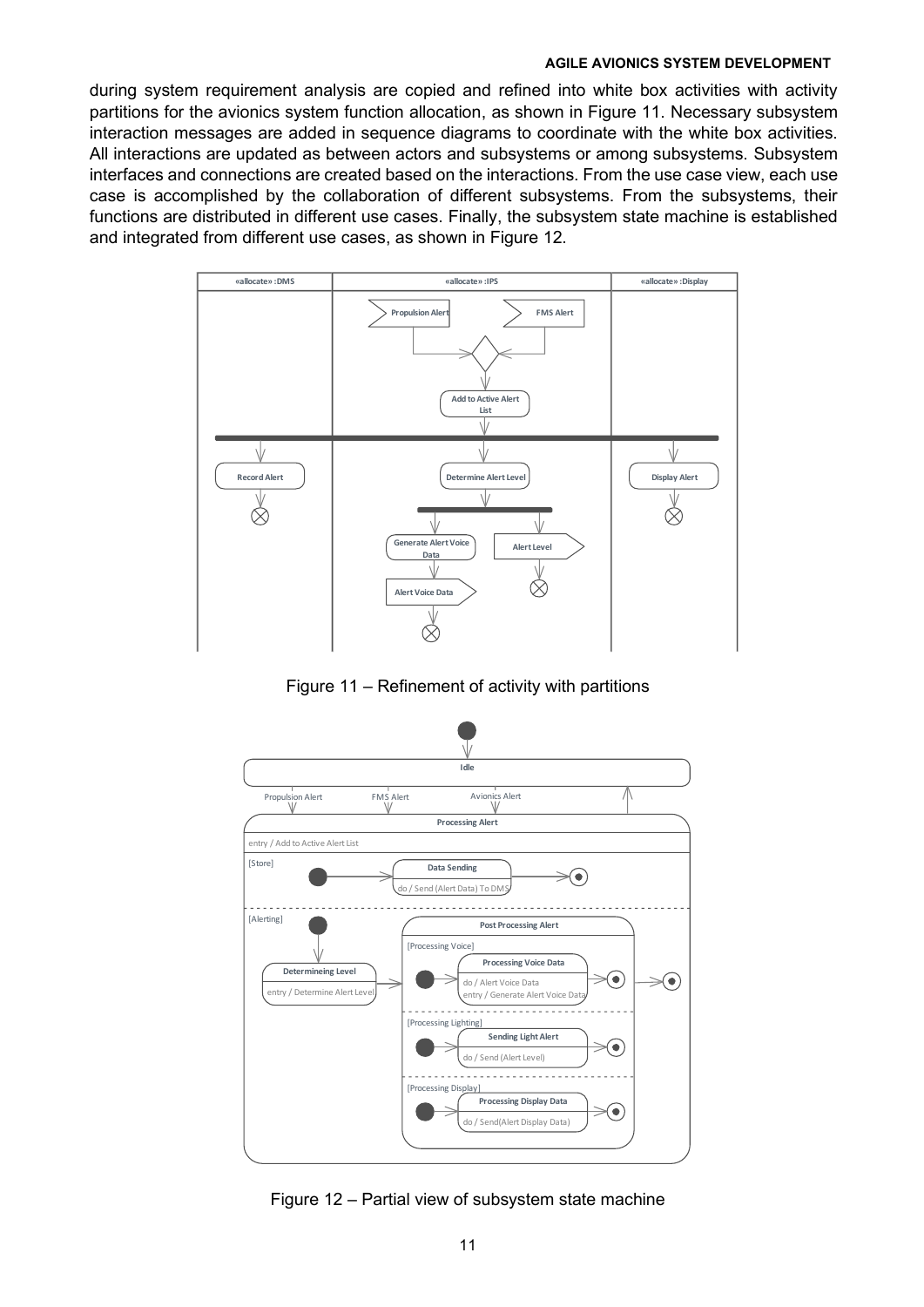#### 3.6 Integrate and validate Model Practice

A model-based distributed simulation environment is developed and sustained in practice for the integration and validation of the models as shown in [Figure 13.](#page-11-0) The simulation environment architecture based on a co-simulation bus is developed to support to simulate models across the local network and provides a high degree of flexibility. A DDS data manager controls data synchronization between the different nodes throughout the co-simulation process.



Figure 13 – Distributed simulation environment

<span id="page-11-0"></span>Models are distributed to several different machines to overcome the difficulty in simulating largescale systems. Load balancing and better simulation performance are guaranteed in this way. Models can be mixed and integrated with matched interfaces. Integration and iteration of different models could be carried out in an independent pattern. Incremental and continuous integration is achieved by this environment.

Additionally, Individual engineers can focus on their familiar models, and model errors would be isolated in a partial area in case of leading to a global impact on the whole project. Each model could be modified and integrated with an independent pattern without interference. Separate models for each subsystem are created from the use cases models. Both use case models and subsystem models are integrated and validated with the distributed simulation environment to achieve multiply views of validation purpose.

# 3.7 Interaction Complexity Management Practice

The interaction complexity management method is introduced in the above chapter. An example is illustrated for a detailed explanation. "Manage mission" and "manage alert" are two independent goals for the avionics system. Thus they are identified as two use cases. Manage mission would accomplish mission planning, monitoring based on the aircraft missions and various influences from the external and internal of the avionics system. A source of influence is internal of the avionics system that belongs to the "manage alert" use case. "Manage alert" just focuses on identifying, classifying, and sending alerts in various forms (display voice and lighting). These alerts may influence the execution of the missions which should be analyzed by the "manage mission" use case. An alert signal event generated from the manage alert use case and sent to the manage mission use case is modeled for this interaction in the system requirement analysis. This interaction is identified as an internal interaction of the same subsystem in the subsequence architectural design process.



Figure 14 – Illustration of interaction complexity management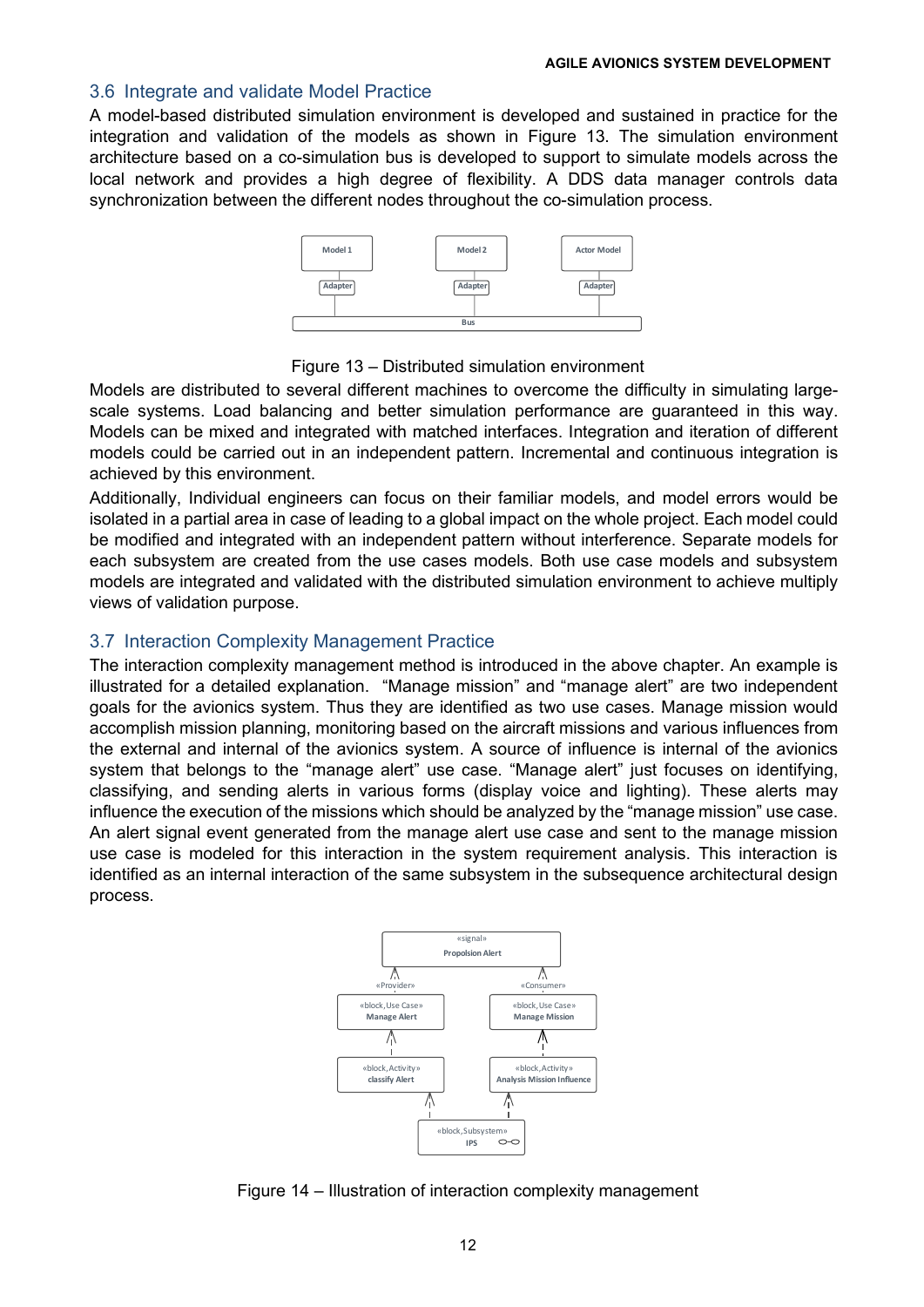# 3.8 Model Quality Management Practice

A four-layer model for system model quality management that covers correctness, completeness, and consistency is created in our practice, as shown in [Figure 15.](#page-12-0)

The first layer focus on the correctness of grammar and standard compliance. Gramma correctness is checked by checking rules that are supported by the modeling tool, while standard compliance is checked by reviews.

The second layer focus on the consistency of the model. The consistency that including type consistency, consistency between behaviors and structures, consistency between different behavior diagrams is checked by checking rules with the support of the modeling tool. Elements defined without usage are deleted by this check method, such as a defined signal reception without a corresponding trigger in the state machine.

The third layer focus on the content correctness of the model. Models are validated by simulations and reviews to ensure that the models provide the correct modeling of reality.

The fourth layer focuses on formal completeness and content completeness. Coverage analysis checks the formal completeness so that all the requirements could trace to subsystem solutions with all required model elements. The content completeness is checked by the same method with content correctness which focuses on the completeness of the model.

State transition matrices are used to the complexity of the model. The state transition is an index that reflects the logic complexity of the avionics system. With the inheritance between simple state and composition state, the elements of the transition matrix are calculated with the creation of the state transition matrix only with simple states as rows and columns.



Figure 15 –Model for system model quality management

### <span id="page-12-0"></span>3.9 Handover Practice

The subsystem models are separated from the system models. The contents include subsystem blocks with properties, ports, operations, receptions, state machines, interfaces used in ports, actors that interact with subsystems. Subsystem requirements are derived from subsystems allocation at last.

### **4. Conclusion**

An agile method for avionics system development is applied to cope with the complexity challenge in this paper. The method is formed to adapt to the agile and collaborative pattern of avionics system development. An Interaction complexity management method is introduced, and the effeteness is proved in practice. A suitable distributed integration and validation method and practice are introduced to support the avionics system's incremental development and continuous integration. A quality model which consists of correctness, completeness, consistency, complexity for the system model is initially constructed. More kinds of complexity should be managed, and further improvement for the quality model is required in future research.